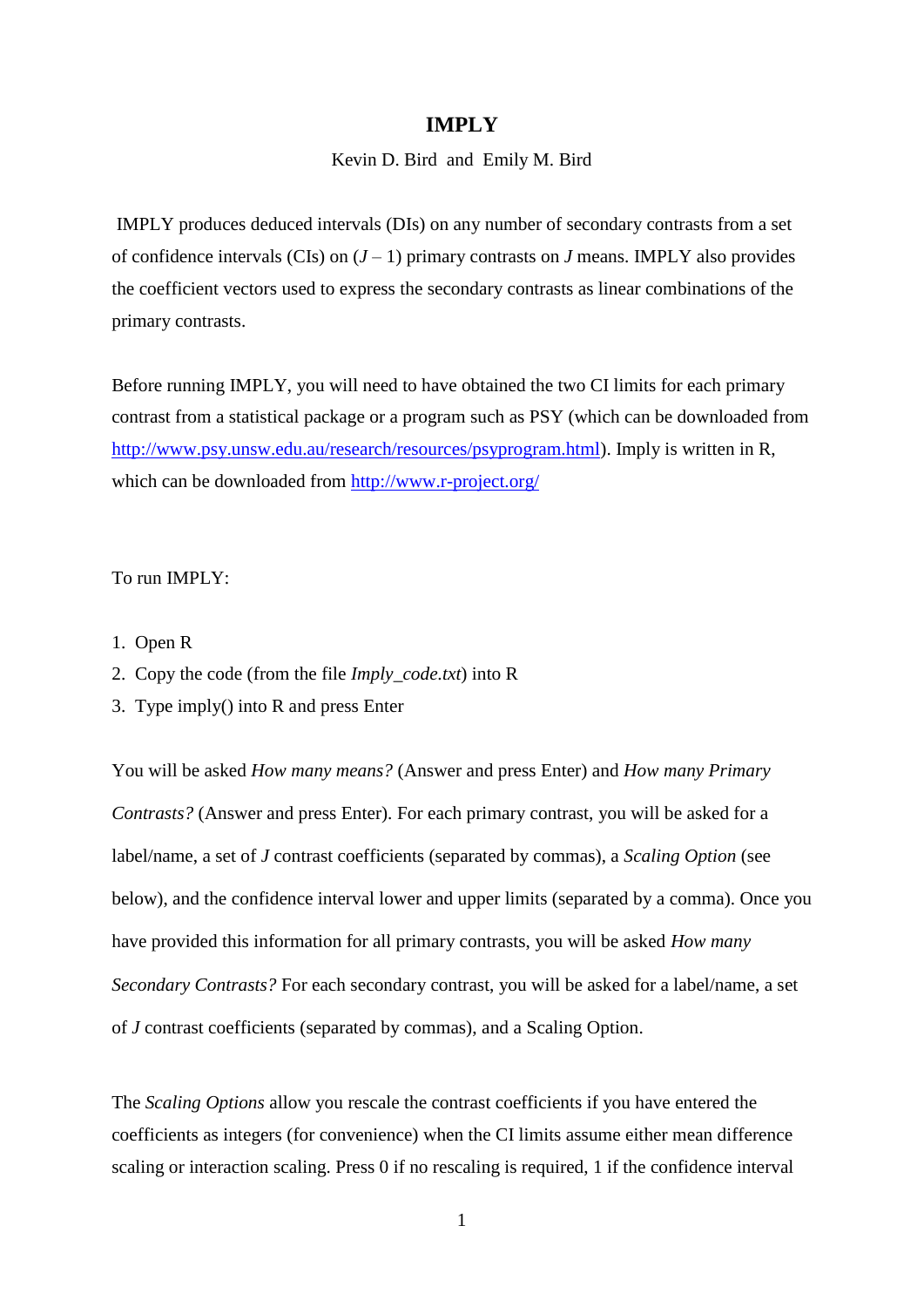refers to the mean difference version of the contrast, 2 if the CI refers to a two-factor interaction contrast expressed as a difference-in-a-difference, and so on. For more on this, see Bird, 2002, pp. 211-212, or Masson & Loftus, 2003, pp. 210-211. Note that the scaling options do **not** change CI limits. The program assumes that if coefficients of *primary* contrasts are to be rescaled, the CI limits provided by you refer to the rescaled version of those contrasts (as is the case if the CIs were constructed by PSY). If the coefficients of *secondary* contrasts are to be rescaled, the DI limits provided by the program refer to the rescaled versions of those contrasts.

Output includes midpoints, limits and widths of all CIs and DIs. In addition, the output shows the coefficients used to express the DIs as linear combinations of the CIs provided.

*Example*: Find the DIs on *A* and *B* simple effect contrasts implied by CIs on *A* and *B* main effect contrasts and the *AB* interaction contrast from a  $2 \times 2$  design, where the CIs are:

$$
A = \mu_{1} - \mu_{2} = 0.5(\mu_{11} + \mu_{12}) - 0.5(\mu_{21} + \mu_{22}) \in [5.6, 10.4],
$$
  
\n
$$
B = \mu_{.1} - \mu_{.2} = 0.5(\mu_{11} + \mu_{21}) - 0.5(\mu_{12} + \mu_{22}) \in [-0.4, 4.4]
$$
  
\nand 
$$
AB = (\mu_{11} - \mu_{12}) - (\mu_{21} - \mu_{22}) = (\mu_{11} - \mu_{21}) - (\mu_{12} - \mu_{22}) \in [15.2, 24.8].
$$

In the following, the order of cell means is  $\mu_{11}$ ,  $\mu_{12}$ ,  $\mu_{21}$ ,  $\mu_{22}$ . Text entered by the user is shown in bold.

```
How many means? 4
How many Primary Contrasts? 3
For each Primary Contrast:
1. Enter a label/name for the contrast and then press enter 
2. Enter the contrast coefficients, separated by commas, and then press 
enter
3. Enter the scaling option and then press enter
        0 - No rescaling
        1 - Mean difference scaling
        2 - Two-factor interaction
        3 - Three-factor interaction
 ...
        n - n-factor interaction 
4. Enter the lower and upper limits of its CI, separated by a comma, and 
then press enter
```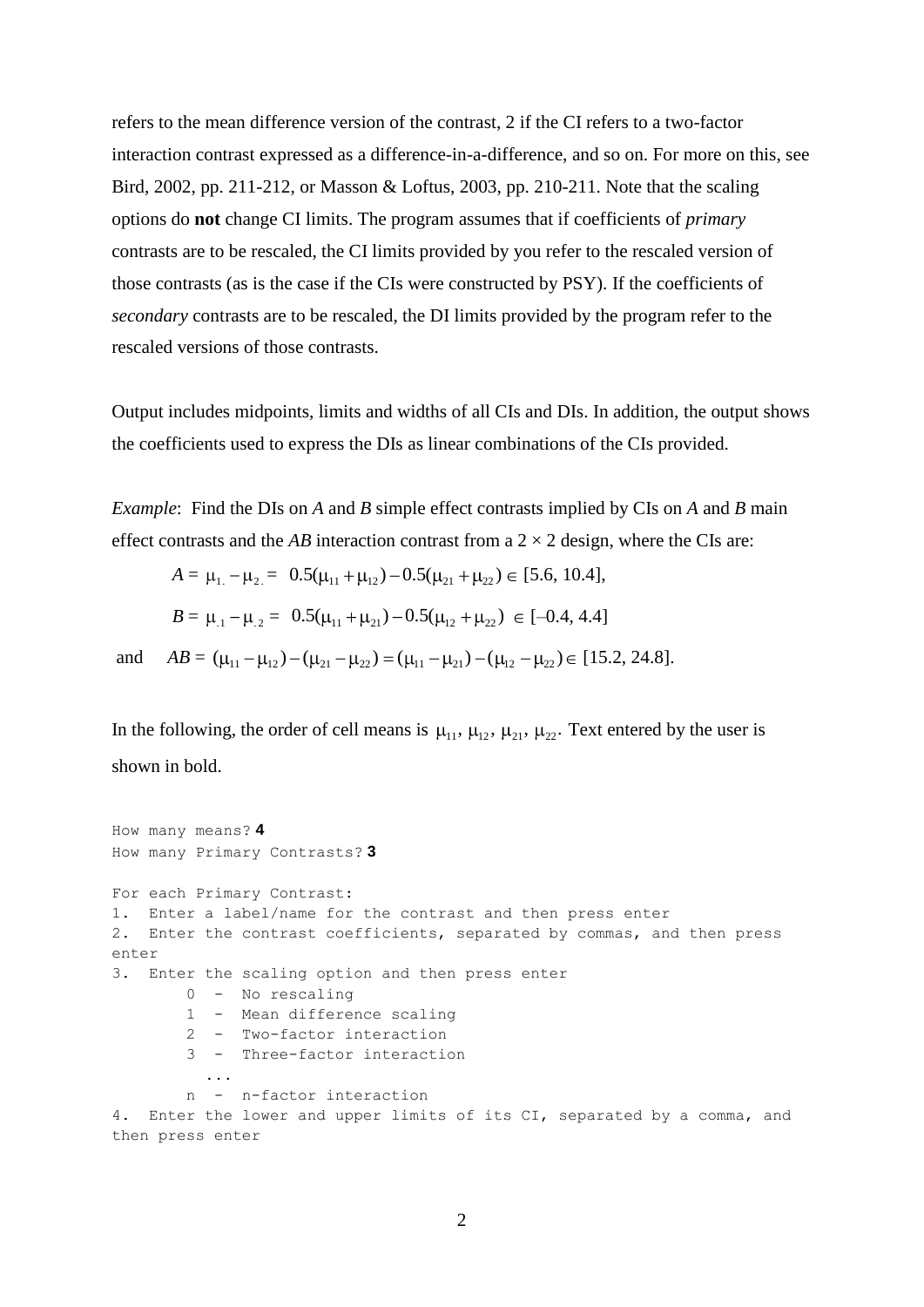```
PRIMARY CONTRAST 1 
Label: A
Coefficients: 1,1,-1,-1
Scaling Option: 1
CI: 5.6,10.4
PRIMARY CONTRAST 2 
Label: B
Coefficients: 1,-1,1,-1
Scaling Option: 1
CI: -0.4,4.4
PRIMARY CONTRAST 3 
Label: AB
Coefficients: 1,-1,-1,1
Scaling Option: 2
CI: 15.2,24.8
How many Secondary Contrasts? 4
For each Secondary Contrast
1. Enter a label/name for the contrast and then press enter 
2. Enter the contrast coefficients, separated by commas, and then press 
enter
3. Enter the scaling option and then press enter
         0 - No rescaling
         1 - Mean difference scaling
         2 - Two-factor interaction
         3 - Three-factor interaction
            ...
         n - n-factor interaction 
SECONDARY CONTRAST 1 
Label: A(b1)
Coefficients: 1,0,-1,0
Scaling Option: 1
SECONDARY CONTRAST 2 
Label: A(b2)
Coefficients: 0,1,0,-1
Scaling Option: 1
SECONDARY CONTRAST 3 
Label: B(a1)
Coefficients: 1,-1,0,0
Scaling Option: 1
SECONDARY CONTRAST 4 
Label: B(a2)
Coefficients: 0,0,1,-1
Scaling Option: 1
```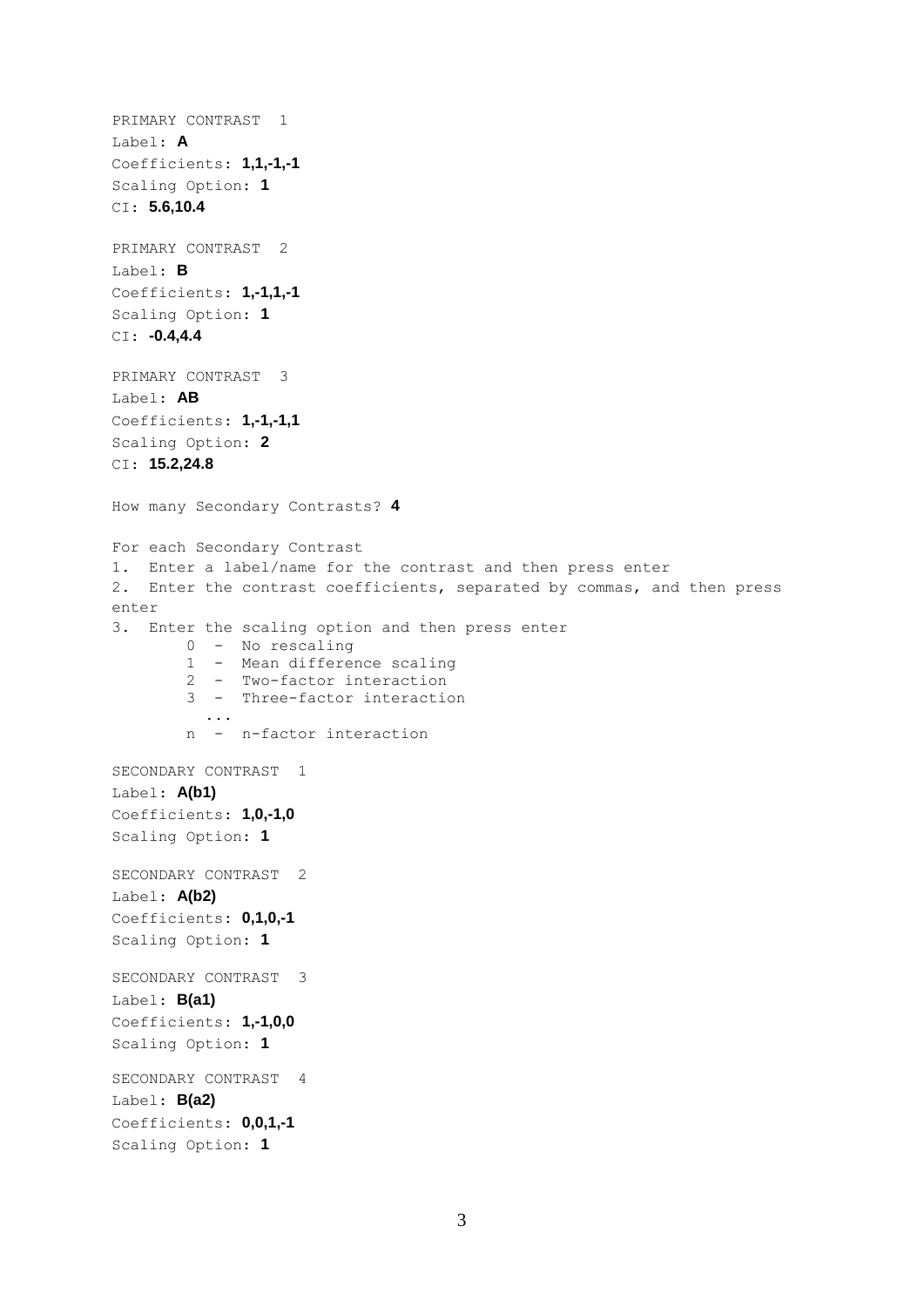#### Output:

```
Rescaled Primary Contrasts:
  [,1] [,2] [,3] [,4]
A 0.5 0.5 -0.5 -0.5
B 0.5 -0.5 0.5 -0.5
AB 1.0 -1.0 -1.0 1.0
Confidence Intervals:
   Lower Upper
A 5.6 10.4
B -0.4 4.4
AB 15.2 24.8
Mid-points of CIs:
  [,1]
A 8
B 2
AB 20
Widths of CIs:
  [,1]
A 4.8
B 4.8
AB 9.6
Rescaled Secondary Contrasts:
[,1] [,2] [,3] [,4]A(b1) 1 0 -1 0
A(b2) 0 1 0 -1
B(a1) 1 -1 0 0
B(a2) 0 0 1 -1SCs as linear combinations of PCs:
    A B AB
A(b1) 1 0 0.5
A(b2) 1 0 -0.5B(a1) 0 1 0.5
B(a2) 0 1 -0.5Deduced Intervals:
 Lower Upper
A(b1) 13.2 22.8
A(b2) -6.8 2.8
B(a1) 7.2 16.8
B(a2) -12.8 -3.2Mid-points of DIs:
  [,1]
A(b1) 18
A(b2) -2B(a1) 12
B(a2) -8
```